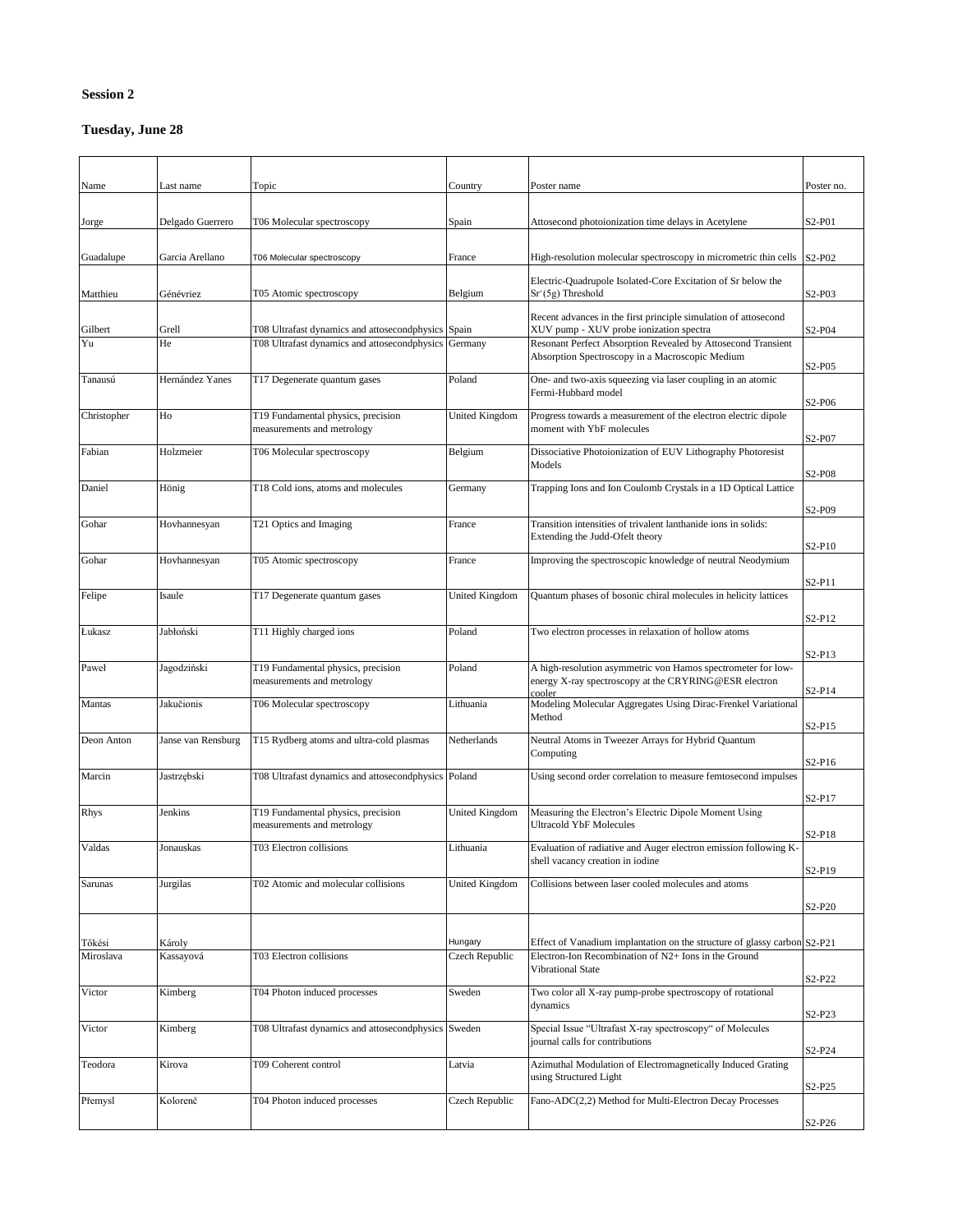| Dimitris               | Koulentianos    | T06 Molecular spectroscopy                        | Germany               | <b>Imaging Ultrafast Chemical Dynamics</b>                                                                                                             |                                 |
|------------------------|-----------------|---------------------------------------------------|-----------------------|--------------------------------------------------------------------------------------------------------------------------------------------------------|---------------------------------|
|                        |                 |                                                   |                       |                                                                                                                                                        | S2-P27                          |
| Dimitris               | Koulentianos    | T06 Molecular spectroscopy                        | Germany               | Probing Structural Dynamics of Molecules and Clusters Using<br>Intense X-ray Pulses: The Case of Indole-water                                          | S <sub>2</sub> -P <sub>28</sub> |
| Milan                  | Krstajic        | T18 Cold ions, atoms and molecules                | <b>United Kingdom</b> | Production of an Erbium Dipolar BEC in a Tuneable Lens<br><b>Optical Dipole Trap</b>                                                                   | S <sub>2</sub> -P <sub>29</sub> |
| Maciej Bartłomiej Kruk |                 | T07 Molecular reaction dynamics                   | Poland                | Stationary, dynamic and thermal properties of flattened and<br>elongated quantum droplets                                                              | S2-P30                          |
| Valts                  | Krumins         | T18 Cold ions, atoms and molecules                | Switzerland           | Studies in View of Positronium Laser Cooling                                                                                                           |                                 |
| Viačeslav              | Kudriašov       | T15 Rydberg atoms and ultra-cold plasmas          | Lithuania             | Control of Electromagnetically Induced Transparency Patterns in<br>Rydberg Media by Orbital Angular Momentum Fields                                    | S2-P31                          |
| Natalia                | Kuk             | T18 Cold ions, atoms and molecules                | Sweden                | Single-shot measurements of phonon number states using the<br>Autler-Townes effect and composite pulses                                                | S2-P32                          |
| Catmarna               | Küstner-Wetekam | T13 Clusters and nanoparticles                    | Germany               | Experimental investigation of the core-level ICD efficiency as a<br>function of the number of neighbors                                                | S2-P33                          |
| Eric                   | Kutscher        | T10 Strong fields                                 | Germany               | Electron Dynamics and Correlations During High-Order<br>Harmonic Generation in Be                                                                      | S2-P34                          |
| Jerzy                  | Kwela           | T05 Atomic spectroscopy                           | Poland                | Effect of Saturation on Hyperfine Structure Spectra in Laser<br>Absorption Spectroscopy                                                                | S <sub>2</sub> -P <sub>35</sub> |
| Aušra                  | Kynienė         | T03 Electron collisions                           | Lithuania             | Multiple photoionization for the 2p shell in the iron atom                                                                                             | S <sub>2</sub> -P <sub>36</sub> |
| Florian                | Lackner         | T13 Clusters and nanoparticles                    | Austria               | Spectroscopy of Potassium Complexes in Helium Droplets:                                                                                                | S2-P37                          |
|                        |                 |                                                   |                       | From Molecular Transitions to Plasmon Modes in Nanoparticles                                                                                           | S2-P38                          |
| Friedemann             | Landmesser      | T05 Atomic spectroscopy                           | Germany               | Anisotropy of Multiple-Quantum Fluorescence Signals in Dilute<br>Atomic Vapors                                                                         | S <sub>2</sub> -P <sub>39</sub> |
| Monika                 | Leibscher       | T09 Coherent control                              | Germany               | Full quantum control over randomly oriented chiral molecules                                                                                           | S2-P40                          |
| David                  | Leimbach        | T05 Atomic spectroscopy                           | Sweden                | Electron affinity and lifetime measurements of negative ions                                                                                           | S2-P41                          |
| Espert Miranda         | Leon            | T17 Degenerate quantum gases                      | Germany               | Compressibility and the equation of state of an optical quantum<br>gas in a box                                                                        | S2-P42                          |
| Yifan                  | Li              | T17 Degenerate quantum gases                      | Switzerland           | Entanglement of the macroscopic spins of two spatially separated<br>Bose-Einstein condensates                                                          | S2-P43                          |
| Wen-Te                 | Liao            | T09 Coherent control                              | Taiwan                | Synthetic Gauge Potentials for the Dark State Polaritons in<br>Atomic Media                                                                            | S2-P44                          |
| Ugnė                   | Liaubaitė       | T20 Quantum information and cavity QED            | Germany               | Error mitigation for quantum simulations on trap ion quantum<br>computer                                                                               | S <sub>2</sub> -P <sub>45</sub> |
| Journel                | Loic            | T06 Molecular spectroscopy                        | France                | XPS Study of Cu(II) complexes in solution                                                                                                              | S2-P46                          |
| Bastien                | LUTET-TOTI      | T03 Electron collisions                           | France                | Post Collision Interaction effect studied of solvated ions ionized<br>in K shell.                                                                      | S2-P47                          |
| Mažena                 |                 | Mackoit Sinkevičienė T17 Degenerate quantum gases | Lithuania             | Simulation of squeezing models with atomic fermions in optical<br>lattices via spin-wave theory                                                        |                                 |
| Vaida                  | Marčiulionytė   | T04 Photon induced processes                      | Lithuania             | Burst-mode filamentation and supercontinuum generation in<br>transparent solids                                                                        | S2-P48                          |
| Lutz                   | Marder          | T13 Clusters and nanoparticles                    | Germany               | Quenching of Photon Emission in Interatomic Decay of<br>Heterogeneous Noble Gas Clusters After Direct Double                                           | S2-P49                          |
| Eduardo                | Marin Bujedo    | T15 Rydberg atoms and ultra-cold plasmas          | Belgium               | Photoionization and Innershell Ionization<br>Theoretical study of the $\ell$ -dependence of the autoionization rates<br>of core-excited Rydberg states | S2-P50                          |
| Raphaël                | Marion          | T04 Photon induced processes                      | Belgium               | Absolute cross sections and asymmetry parameters for<br>photodetachment of excited C\$^-\$(\$^2\$D)                                                    | S <sub>2</sub> -P <sub>51</sub> |
| István                 | Márton          | T10 Strong fields                                 | Hungary               | Study of the effect of higher-order dispersions on photoionisation<br>induced by ultrafast laser pulses applying a classical theoretical               | S <sub>2</sub> -P <sub>52</sub> |
| István                 | Márton          | T20 Quantum information and cavity QED            | Hungary               | method<br>Cyclic Einstein-Podolsky-Rosen steering                                                                                                      | S <sub>2</sub> -P <sub>53</sub> |
| Sarūnas                | Masys           | T13 Clusters and nanoparticles                    | Lithuania             | Electronic g-Tensor Dependence on the Size of Nanodiamonds:                                                                                            | S2-P54                          |
|                        |                 |                                                   |                       | A Test for Geometries Obtained with GFN2-xTB Method                                                                                                    | S2-P55                          |